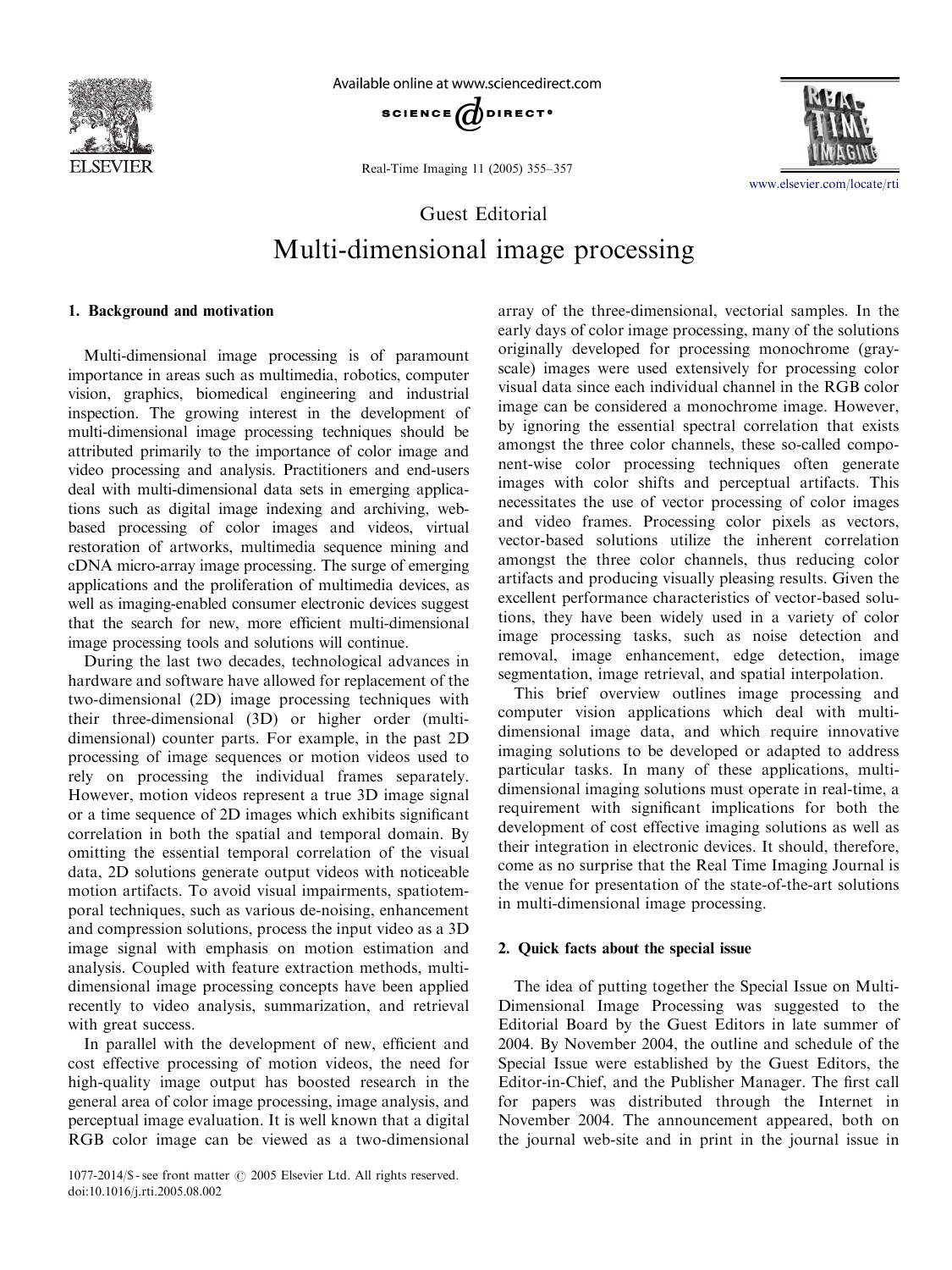December 2004. Between March and June 2005, a total of 22 manuscripts were submitted for review and possible inclusion in the Special Issue. Each one of the submitted manuscripts was reviewed by three experts in the field of color image and video processing. Between May and August 2005, two rigorous review rounds were completed. It is our hope that the selected ten accepted papers illustrate relevant solutions to fundamental challenges in multi-dimensional image processing research and will prove useful to researchers and practitioners in the area.

### 3. Scanning the special issue

This Special Issue attempts to provide a comprehensive overview of the most recent trends in multi-dimensional image processing. The papers included in the issue focus on various topics central to developments in the field. Accepted papers cover both theoretical and practical aspects of the multi-dimensional imaging pipeline, ranging from image acquisition, to image and video coding, to color image processing and analysis, to color image encryption, and finally to 3D digital curves imaging.

The special issue opens with a paper authored by F. Tsalakanidou et al. entitled ''Real-Time Acquisition of Depth and Color Images Using Structured Light.'' They propose a novel 3D color sensor to acquire both the range data and 2D color representation of the scene and to allow the combination of 2D and 3D processing of the acquired image data. The presented methods, used to encode and recognize the projected light, make the system practically independent of intrinsic object colors and minimize the influence of ambient light conditions. Face authentication is used to demonstrate the usefulness of the developed system, where 3D information is used for the normalization of the input images as well as for robust face detection, localization and 3D pose estimation.

L. Zhang et al. propose in their paper entitled ''Real-Time Lossless Compression of Mosaic Video Sequences'' a fast coding technique for lossless compression of video data captured using a single-sensor video camera. Since a color filter array is placed on top of the single image sensor, the captured video is in gray-scale mosaic-like format, imposing specific design constraints on the compression solution. The authors achieve the essential balance between codec throughput and compression performance by proposing a hybrid coding scheme. Frames with modest motion activity are processed using an inter-frame predictive coding approach, whereas intra-frame coding is used to process remaining frames of the captured video.

N. Sprljan et al. introduce a new implementation of wavelet packet decomposition to obtain a ''Modified SPIHT Algorithm for Wavelet Packet Image Coding''. Analysis of the problems arising from the application of zerotree quantization-based algorithms to wavelet packet transform coefficients is provided and generalized parent– child relationships for wavelet packets are established. The presented wavelet packet cost-function enables good energy compaction and results in excellent performance of the coding scheme for texture images. The developed algorithm is flexible and can accommodate various cost functions.

B. Smolka and A. Chydzinski propose an approach to ''Fast Detection and Impulsive Noise Removal in Color Images''. The proposed vector filter employs the peer group concept to switch between an identity operation and a robust nonlinear smoothing filter, resulting in the preservation of edges and fine details in the image while eliminating detected outliers. The filter is proven to be robust in suppressing both random and fixed-valued impulsive noise, and computationally simple making it attractive for various applications.

Z. Ma et al. introduce ''A Neighborhood Evaluated Adaptive Vector Filter for Suppression of Impulse Noise in Color Images''. Their method utilizes the strong correlation between the modified aggregated distances and local image distribution to form an adaptive switching rule which is essential in filtering of color images corrupted by impulsive noise. The two filter's parameters can be configured efficiently using online or offline optimization processes, keeping the computational complexity of the new filter at a level acceptable in practice.

S. Morillas et al. propose in their paper entitled ''A Fast Impulsive Noise Color Image Filter Using Fuzzy Metrics'' a new fuzzy metric for calculation of the aggregated distances between color pixels inside the filtering window. Building on the prior-art filtering concepts, the aggregated distances obtained using the developed fuzzy metric serve as an criterion to adaptively determine one of the input color vectors as the filter output. The proposed filter can achieve the balance between noise suppression and signaldetail preservation.

C. Doignon et al. address in their paper entitled ''Real-Time Segmentation of Surgical Instruments Inside the Abdominal Cavity Using a Joint Hue Saturation Color Feature'' an image processing approach suitable for robotized minimally invasive surgery. An automated color segmentation technique based on a discriminate color feature and an adaptive region growing with automated region seed detection and a model-based region classification are proposed for application in laparoscopy. The performance of the approach is evaluated using endoscopic image sequences to efficiently locate boundaries of a landmark-free needle-holder at half the video-rate.

N. Kim and N. Kehtarnavaz in their paper entitled ''DWT-Based Scene-Adaptive Color Quantization'' present an automated scene-adaptive color quantization method. The discrete wavelet transform is used to achieve a computationally efficient implementation of the multi-scale clustering algorithm in a 3D color space. In order to achieve higher color image compression rates for storage and transmission purposes, the proposed method reduces the number of representative colors in the image while keeping color distortion to an acceptable level.

R. Lukac and K.N. Plataniotis propose ''A Cost-Effective Encryption Scheme for Color Images''. Their scheme takes